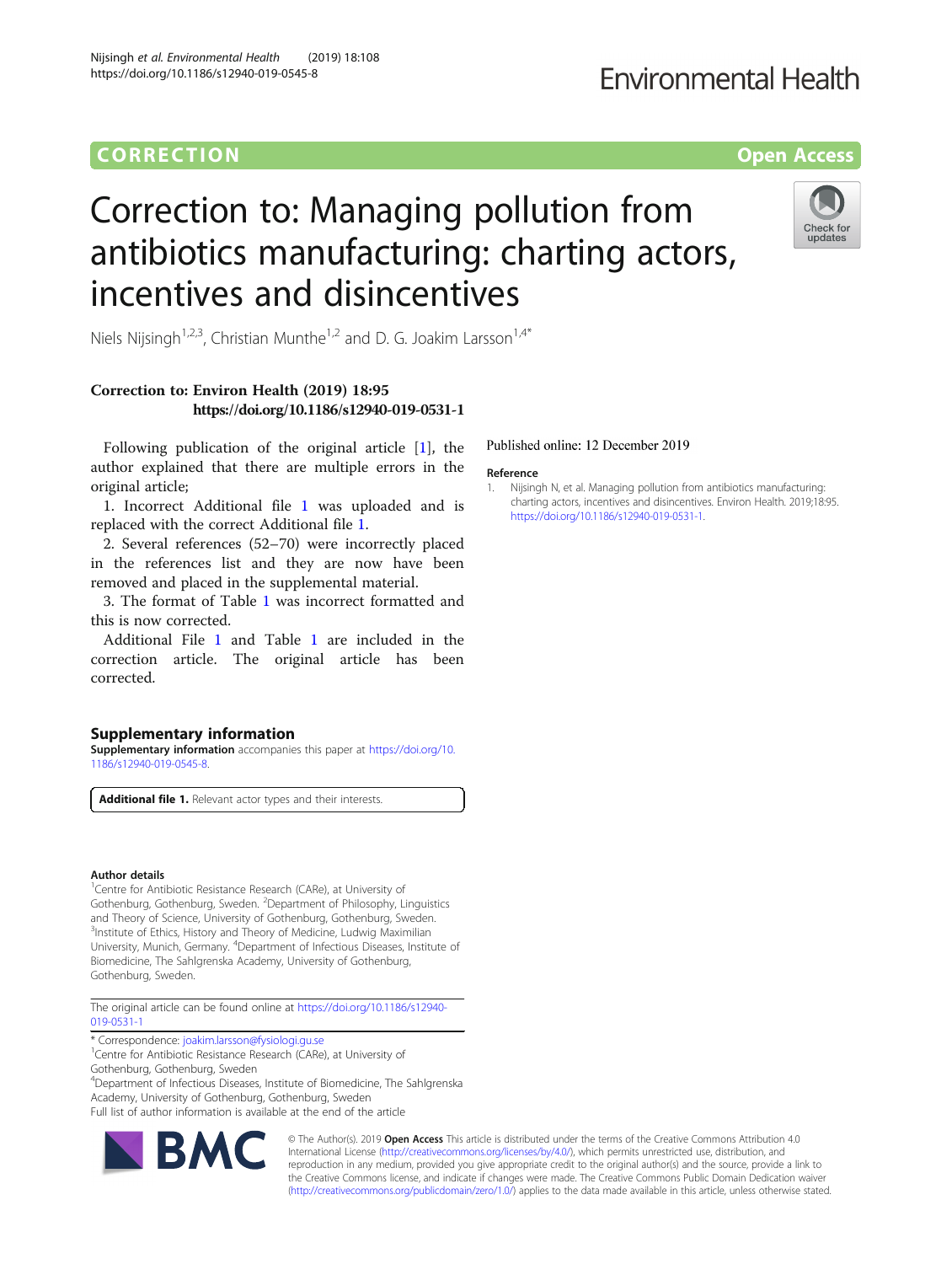<span id="page-1-0"></span>Table 1 Thirty-three actor types with possibilities to contribute to the reduction of antibiotic emissions from manufacturing. For each actor type, examples of their interests, possible actions and incentives and disincentives for those actions are listed (more details to be found in the main text and the supplementary material). Broadly common interests among actors, e.g. individual's/ employees desire to contribute to positive societal change (reducing pollution, improving public health) are implicit but have not been listed for each actor. For actors #15,16,17, 21 and 22 we have listed Swedish examples of actors types

| Actors                                                                             | Interests                                                                                                                                                                                                                        | Actions                                                                                                                                                                                                                                                                          | Incentives                                                                                                                                                                 | Disincentives                                                                                                                                                       |
|------------------------------------------------------------------------------------|----------------------------------------------------------------------------------------------------------------------------------------------------------------------------------------------------------------------------------|----------------------------------------------------------------------------------------------------------------------------------------------------------------------------------------------------------------------------------------------------------------------------------|----------------------------------------------------------------------------------------------------------------------------------------------------------------------------|---------------------------------------------------------------------------------------------------------------------------------------------------------------------|
| # 1 Research-based pharma-<br>ceutical companies                                   | - Increase<br>turnover, reduce<br>costs;<br>- Strategic<br>interests (e.g.<br>"stay ahead of<br>the curve);<br>- Reputation<br>concerns;<br>- Preserve<br>effectiveness of<br>product by<br>curbing<br>antibiotic<br>resistance. | -Motivate #3: demand good<br>pollution control for the API's<br>they buy;<br>- Monitor & reduce their own<br>discharges;<br>- Set internal discharge limits;<br>- Act transparently with<br>regards to production sites<br>(also of suppliers) and<br>environmental performance. | - Emission standards;<br>- Legal requirements;<br>- Economic incentives (price,<br>costs, turnover);<br>- Pressure from investors<br>and buyers;<br>- Reputation concerns. | - Transparency as a threat for<br>reputation concerns;<br>- Higher production cost;<br>- Lack of follow-up of external<br>demands - risks of unfair<br>competition. |
| #2 Generic pharmaceutical<br>companies                                             | - Increase<br>turnover, reduce<br>costs;<br>- Strategic<br>interests (e.g.<br>"stay ahead of<br>the curve");<br>- Preserve<br>effectiveness of<br>product by<br>curbing<br>antibiotic<br>resistance.                             | -Motivate #3: demand good<br>pollution control for the API's<br>they buy;<br>- Monitor & reduce their own<br>discharges;<br>- Set internal discharge limits;<br>- Act transparently with<br>regards to production sites<br>(also of suppliers) and<br>environmental performance. | - Emission standards;<br>- Legal requirements;<br>- Economic incentives (price,<br>costs, turnover);<br>- Pressure from investors<br>and buyers.                           | - Higher production cost;<br>- Lack of follow-up of external<br>demands - risks of unfair<br>competition;                                                           |
| # 3 Subcontracting<br>pharmaceutical companies                                     | - Increase<br>turnover, reduce<br>costs;<br>- Strategic<br>interests (e.g.<br>"stay ahead of<br>the curve");<br>- Preserve<br>effectiveness of<br>product by<br>curbing<br>antibiotic<br>resistance.                             | - Monitor and reduce their<br>own discharges;<br>- Set internal discharge limits;<br>- Act transparently with<br>regards to environmental<br>performance.                                                                                                                        | - Emission standards;<br>- Legal requirements;<br>- Economic incentives (price,<br>costs, turnover);<br>- Pressure from investors<br>and buyers (i.e. #1 & #2).            | - Higher production cost;<br>- Lack of follow-up of external<br>demands - risks of unfair<br>competition;                                                           |
| # 4 Umbrella organisations/<br>collaborations between<br>pharmaceutical companies. | - Represent<br>members (#1,<br>#2, #3);<br>- Align interests of<br>members.                                                                                                                                                      | -Coordinate action                                                                                                                                                                                                                                                               | - In addition to those<br>applying to #1,2 and 3:<br>become a stronger force<br>for promoting common<br>interests.                                                         | - Interest and priorities may<br>differ between members.                                                                                                            |
| #5 Owners of pharmaceutical<br>companies                                           | - Profit on<br>investment;<br>- Reputation<br>concerns.                                                                                                                                                                          | - (Threaten to) withdraw<br>investments in $#1, #2$ and $#3;$<br>- Power through<br>representation in boards.                                                                                                                                                                    | - Pressure from customers<br>and interest groups;<br>- Financial incentives (risk<br>for loss of business<br>associated with "scandals").                                  | - Limits on (short-term) profits,<br>as owners set profit<br>expectations.                                                                                          |
| # 6 Waste water treatment<br>plants (WWTPs)                                        | - Increase<br>turnover, reduce<br>costs.                                                                                                                                                                                         | - Implement more effective<br>treatment;<br>- Monitor and report<br>emissions.                                                                                                                                                                                                   | - Government legislation;<br>- Subsidies.                                                                                                                                  | - Costs.                                                                                                                                                            |
| # 7 Parallel importers                                                             | - Increase<br>turnover, reduce<br>costs.                                                                                                                                                                                         | - Promote transparency and<br>regulations.                                                                                                                                                                                                                                       | - Pressure from buyers;<br>- Legislation.                                                                                                                                  | - Very limited ability to gain<br>information on, or to influence<br>the production chain                                                                           |
| # 8 Producing country states                                                       | - Represent                                                                                                                                                                                                                      | -Regulate industry in terms of                                                                                                                                                                                                                                                   | - Political pressure from                                                                                                                                                  | - Economic interests: protecting                                                                                                                                    |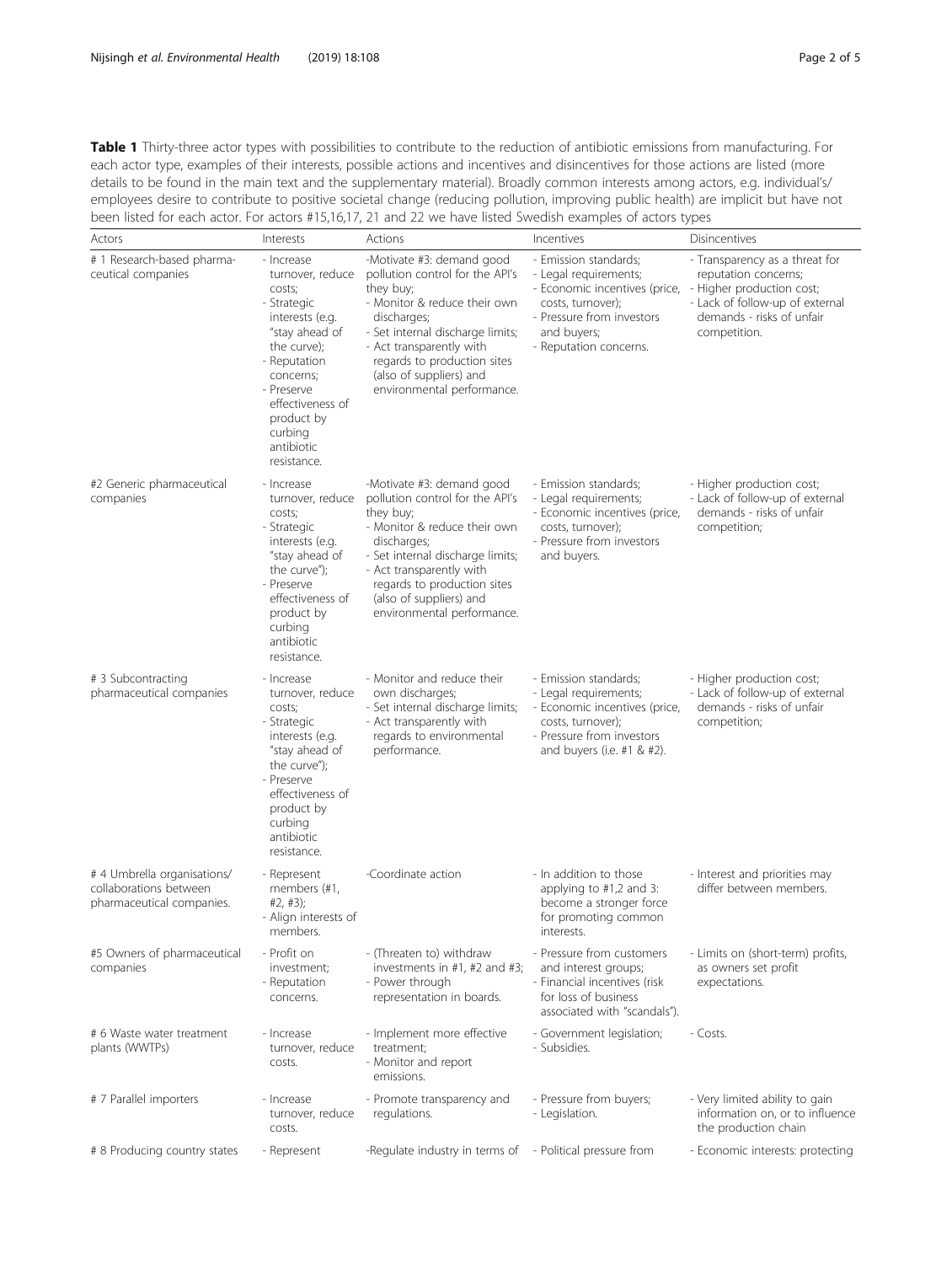Table 1 Thirty-three actor types with possibilities to contribute to the reduction of antibiotic emissions from manufacturing. For each actor type, examples of their interests, possible actions and incentives and disincentives for those actions are listed (more details to be found in the main text and the supplementary material). Broadly common interests among actors, e.g. individual's/ employees desire to contribute to positive societal change (reducing pollution, improving public health) are implicit but have not been listed for each actor. For actors #15,16,17, 21 and 22 we have listed Swedish examples of actors types (Continued)

| Actors                                                                                                                        | Interests                                                                                                                                 | Actions                                                                                                                                                         | Incentives                                                                                                                                                            | Disincentives                                                                                                                                                                                        |
|-------------------------------------------------------------------------------------------------------------------------------|-------------------------------------------------------------------------------------------------------------------------------------------|-----------------------------------------------------------------------------------------------------------------------------------------------------------------|-----------------------------------------------------------------------------------------------------------------------------------------------------------------------|------------------------------------------------------------------------------------------------------------------------------------------------------------------------------------------------------|
|                                                                                                                               | population;<br>- Protect public<br>health;<br>- Protect<br>economic<br>interests.                                                         | emissions;<br>-Pressure, negotiate with #1-3;<br>- Sponsor research and<br>knowledge transfer;<br>- Support infrastructure.                                     | citizens and interest<br>groups;<br>- Treaties, multilateral<br>agreements, foreign<br>pressure;<br>- Public health concerns.                                         | current industry - strict<br>standards may create<br>disadvantages for national<br>producers;<br>- Lobbying by #1-3.                                                                                 |
| # 9 Environmental oversight<br>agencies                                                                                       | - Follow statutes<br>and directives as<br>defined by #8;<br>- Protect the<br>environment<br>(and public<br>health)                        | - Implement and enforce rules - Pressure from various<br>and regulations;<br>-Provide data on emissions.                                                        | actors;<br>- Directives deriving from<br>#8.                                                                                                                          | - Pressure from #1-3, in<br>particular on the local level.                                                                                                                                           |
| # 10 Citizens of producer states - Economic                                                                                   | concerns;<br>- Public health;-<br>environmental<br>protection.                                                                            | -Pressure industry and<br>government;<br>-Vote.                                                                                                                 | - Awareness;<br>- Economic, health and<br>environmental interests.                                                                                                    | - Lack of information/ awareness;<br>- Lack of interest;<br>- Lack of effective political<br>power.                                                                                                  |
| # 11 Citizen interest groups,<br>environmental and human<br>rights NGOs.                                                      | - Represent #10;<br>- Represent<br>particular<br>interests.                                                                               | - Coordinate action;<br>- Create awareness;<br>- Exert pressure.                                                                                                | - Pressure from supporters;<br>- 'Mediagenic' action may<br>be more attractive with an<br>eye on public support.                                                      | - Limited political power.                                                                                                                                                                           |
| # 12 Inter-governmental polit-<br>ical forums (eg. G7)                                                                        | - Coordinate and<br>represent<br>national and<br>international<br>interests.                                                              | - Apply political pressure;<br>- Harmonize policies.                                                                                                            | - Input by goverments,<br>political leaders;<br>- Pressure by interest<br>groups, political<br>organisations etc.                                                     | - Many different interests, they<br>may not always align.                                                                                                                                            |
| # 13 United Nations agencies                                                                                                  | - Initiate and<br>harmonize<br>collective action<br>on global<br>problems.                                                                | - Create awareness;<br>- Harmonize policies across<br>nations;<br>- Exert pressure on industry<br>and governments.                                              | - Pressure from<br>governments, interest<br>groups, political<br>organisations etc.                                                                                   | - Limited power.                                                                                                                                                                                     |
| #14 Consumer country states                                                                                                   | - Represent<br>population;<br>- Protect public<br>health;<br>- Protect<br>economic<br>interests.                                          | - Regulate;<br>- Establish premiums;<br>- Direct research funding;<br>- Direct actions by national<br>agencies;<br>-Influence other consumer<br>states and #30. | - Political pressure by<br>citizens and interest<br>groups;<br>- Treaties, multilateral<br>agreements, foreign<br>pressure;<br>- (Global) public health.<br>Concerns. | - Economic interests: costs<br>- Lobbying by #1-3;<br>- Little mass, individually (higher<br>cost to establishing premiums);<br>- Institutional barriers (eg. state<br>generic substitution system). |
| # 15 National Licensing<br>agencies (Läkemedelsverket, LV)                                                                    | - Follow statutes<br>and directives as<br>defined by #14;<br>- Good, affordable<br>health care.                                           | - Implement standards and<br>licensing of medical<br>products;                                                                                                  | - Steering by national<br>government.                                                                                                                                 | - Limited mandate.                                                                                                                                                                                   |
| # 16 Agencies committed to<br>subsidizing decisions (Tand-<br>och läkemedelsfömånsverket.<br>TLV)                             | - Follow statutes<br>and directives as<br>defined by #14;<br>- Good, affordable<br>health care.<br>- Effective<br>resource<br>allocation. | Potentially (but not currently):<br>- Weigh environmental<br>concerns in reimbursement<br>decisions.                                                            | - Steering by national<br>government.                                                                                                                                 | - Limited mandate;<br>- Limited possibilities for action<br>under current statutes.                                                                                                                  |
| # 17 Agencies committed to<br>prescription policies<br>(Socialstyrelsen, SoS, and<br>Inspektionen för vård och<br>omsorg, IVO | - Follow statutes<br>and directives as<br>defined by #14;<br>- Good, affordable<br>health care.                                           | - Issue national treatment<br>quidelines (in cooperation<br>with # 18).                                                                                         | - Steering by national<br>government.                                                                                                                                 | - Limited mandate.                                                                                                                                                                                   |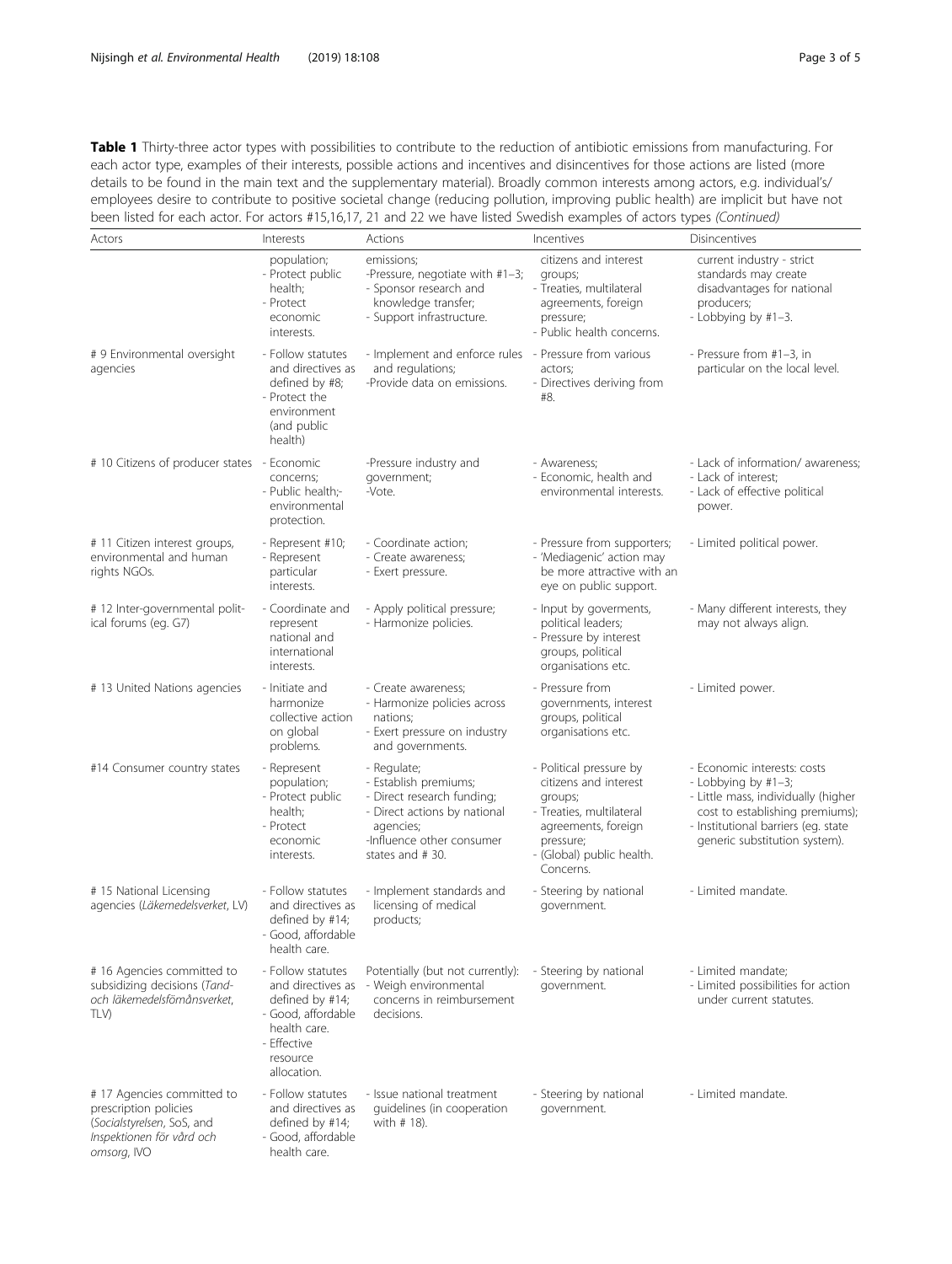Table 1 Thirty-three actor types with possibilities to contribute to the reduction of antibiotic emissions from manufacturing. For each actor type, examples of their interests, possible actions and incentives and disincentives for those actions are listed (more details to be found in the main text and the supplementary material). Broadly common interests among actors, e.g. individual's/ employees desire to contribute to positive societal change (reducing pollution, improving public health) are implicit but have not been listed for each actor. For actors #15,16,17, 21 and 22 we have listed Swedish examples of actors types (Continued)

| Actors                                                                                                                       | Interests                                                                                                                                                   | Actions                                                                                                                                             | Incentives                                                                                              | Disincentives                                                                                                                         |
|------------------------------------------------------------------------------------------------------------------------------|-------------------------------------------------------------------------------------------------------------------------------------------------------------|-----------------------------------------------------------------------------------------------------------------------------------------------------|---------------------------------------------------------------------------------------------------------|---------------------------------------------------------------------------------------------------------------------------------------|
| #18 Public health agencies                                                                                                   | - Follow statutes<br>and directives as<br>defined by #14;<br>- Good, affordable<br>health care.                                                             | - Issue national treatment<br>quidelines (in cooperation<br>with # 17)                                                                              | - Steering by national<br>government.                                                                   | - Limited mandate.                                                                                                                    |
| #19 Agencies committed to<br>public procurement:<br>Upphandlingsmyndigheten                                                  | - Follow statutes<br>and directives as<br>defined by #14;<br>- Good, affordable<br>health care.                                                             | - Supporting #20, 21 and 22<br>to put pressure on # 1 and 2                                                                                         | - Steering by national<br>government.                                                                   | - Limited power.                                                                                                                      |
| #20 Public hospitals and clinics                                                                                             | - Follow statutes<br>and directives as<br>defined by #14<br>and #21;<br>- Represent<br>interests of #26<br>& #28;<br>- Effective<br>resource<br>allocation. | - Apply environmental criteria<br>in procurement;<br>- Improve awareness.                                                                           | - Regulation.                                                                                           | - Pressure on cost-efficiency;<br>- Limited negotiating power.                                                                        |
| #21 Regional government<br>(county council) and their<br>regional medical products<br>committees (Läkemedels-<br>kommittér)  | - Represent<br>population;<br>- Protect public<br>health;<br>- Good, affordable<br>health care;<br>- Protect<br>economic<br>interests.                      | - Steer #20;<br>- Weigh in environmental<br>concerns in regional<br>treatment recommendations. - National policies;                                 | - Political pressure by<br>citizens and interest<br>groups;<br>- Public health concerns.                | - Limited power.                                                                                                                      |
| #22 Central priority setting<br>organisation for drug<br>procurement (NT-rådet &<br>Sveriges kommuner och<br>landsting, SKL) | - Effective<br>resource<br>allocation;<br>- Good, affordable<br>health care.                                                                                | - Help counties act jointly and - Steering by national<br>effectively.                                                                              | government.                                                                                             | - Limited mandate.                                                                                                                    |
| #23 Privately funded and<br>operated clinics and hospitals                                                                   | - Profit;<br>- Promote and<br>protect health of<br>their patients.                                                                                          | -Apply environmental criteria<br>when buying antibiotics.                                                                                           | - Demands made by<br>subcontracting county<br>councils;<br>- Pressure from #28, 29.                     | - Very little negotiating power.                                                                                                      |
| #24 Pharmacies                                                                                                               | - Profit;<br>- Reputation<br>concerns.                                                                                                                      | - Take environmental<br>concerns into account when<br>purchasing antibiotics<br>(applicable to some<br>countries, not all);<br>- Improve awareness. | - Media attention;<br>- Attracting costumers.                                                           | -Little or no influence over what<br>antibiotics to provide through<br>governmental restrictions (in<br>some countries, but not all). |
| #25 Insurance companies                                                                                                      | - Profit;<br>- Reputation<br>concerns.                                                                                                                      | - Negotiate, pressure # 1,2.                                                                                                                        | - Financial considerations (e. - Interest in lower prices.<br>g. premiums, or taxes).                   |                                                                                                                                       |
| #26 Physicians and other<br>health care professionals                                                                        | - Economic<br>interests (in<br>some settings);<br>- Professional<br>ethos.                                                                                  | - Pressure, primarily through<br>#27.                                                                                                               | - Increased awareness.<br>-Pressure from lobby<br>groups, particularly #1,2 and<br>4 (in some settings) | Lack of information/ awareness<br>- Lack of interest/time;<br>- Lack of effective political<br>power.                                 |
| #27 Physician and other health<br>care professional organisations                                                            | Represent<br>interests of #26.                                                                                                                              | - Pressure relevant policy<br>makers and institutions.<br>- Create awareness among<br>members, the public,<br>politicians and policy makers.        | - Pressure by members.                                                                                  | - Lack of effective political<br>power.                                                                                               |
| #28 Patients/ citizens of                                                                                                    | - Keep costs for                                                                                                                                            | - Support NGO's;                                                                                                                                    | - Awareness.                                                                                            | - Lack of information/ awareness;                                                                                                     |